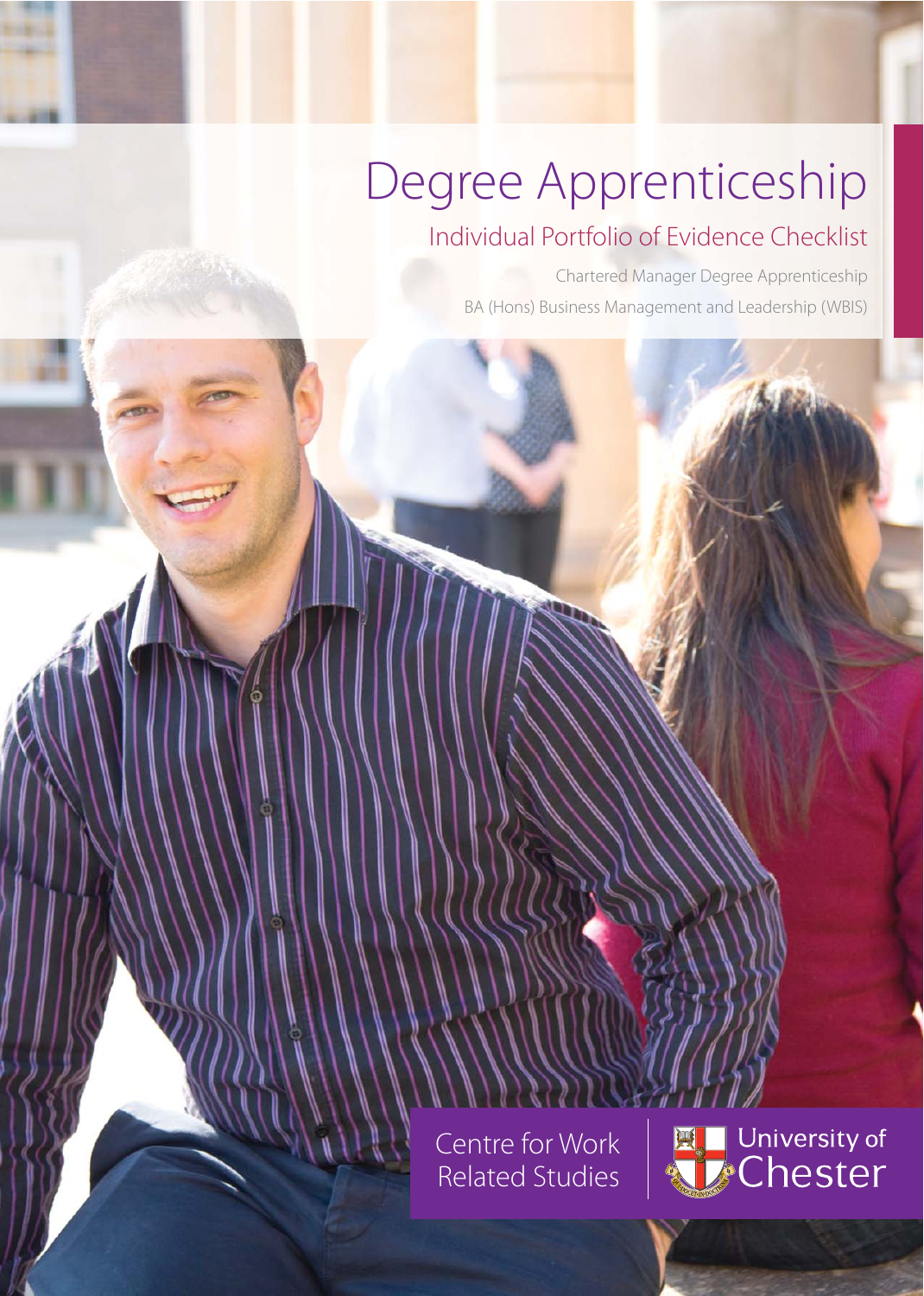| Apprentice Name:           | <b>Organisational Manager/Mentor:</b> |
|----------------------------|---------------------------------------|
| Apprentice Learner Number: | <b>Contact Details:</b>               |
| <b>Contact Details:</b>    | Personal Academic Tutor:              |
| Organisation:              | <b>Contact Details:</b>               |



### **Learning Outcomes and Assessment Criteria**

The learning outcomes and assessment criteria for the Chartered Manager Degree Apprenticeship have been based upon the following:

1. Government Department for Business Innovation and Skills (BIS) level 6 descriptor:

- Critically, review, consolidate and extend a systematic and coherent body of knowledge, utilising specialized skills across an area of study;
- Critically evaluate new concepts and evidence from a range of sources;
- 
- Transfer and apply diagnostic and creative skills and exercise significant judgment in a range of situations; • Accept accountability for determining and achieving group and/or personal outcomes.

2. Government Office for Qualifications and Regulation of Examinations (Ofqual) level 6 descriptor:

| Summary                                                                                                                                                                                                                                                                                                                                                                                                                                                                                                                                                                  | Knowledge and<br>understanding                                                                                                                                                                                                                                                                                                                                                                                                                                                                                                                    | Application                                                                                                                                                                                                                                                                                                                                          | Autonomy and<br>accountability                                                                                                                                                                                                                                                                                                    |
|--------------------------------------------------------------------------------------------------------------------------------------------------------------------------------------------------------------------------------------------------------------------------------------------------------------------------------------------------------------------------------------------------------------------------------------------------------------------------------------------------------------------------------------------------------------------------|---------------------------------------------------------------------------------------------------------------------------------------------------------------------------------------------------------------------------------------------------------------------------------------------------------------------------------------------------------------------------------------------------------------------------------------------------------------------------------------------------------------------------------------------------|------------------------------------------------------------------------------------------------------------------------------------------------------------------------------------------------------------------------------------------------------------------------------------------------------------------------------------------------------|-----------------------------------------------------------------------------------------------------------------------------------------------------------------------------------------------------------------------------------------------------------------------------------------------------------------------------------|
| Achievement at level<br>6 reflects the ability to<br>refine and use relevant<br>understanding, methods<br>and skills to address<br>complex problems that<br>have limited definition.<br>It includes taking<br>responsibility for<br>planning and developing<br>courses of action that<br>are able to underpin<br>substantial change<br>or development, as<br>well as exercising<br>broad autonomy and<br>judgement.<br>It also reflects an<br>understanding of<br>different perspectives,<br>approaches or schools of<br>thought and the theories<br>that underpin them. | Refine and use<br>practical, conceptual<br>or technological<br>understanding to create<br>ways forward in contexts<br>where there are many<br>interacting factors.<br>Critically analyse,<br>interpret and evaluate<br>complex information,<br>concepts and ideas.<br>Understand the context<br>in which the area of study<br>or work is located.<br>Be aware of current<br>developments in the area<br>of study or work.<br>Understand different<br>perspectives, approaches<br>or schools of thought<br>and the theories that<br>underpin them. | Address problems that<br>have limited definition<br>and involve many<br>interacting factors.<br>Determine, refine, adapt<br>and use appropriate<br>methods and skills.<br>Use and, where<br>appropriate, design<br>relevant research and<br>development to inform<br>actions.<br>Evaluate actions,<br>methods and results and<br>their implications. | Take responsibility for<br>planning and developing<br>courses of action that are<br>capable of underpinning<br>substantial changes or<br>development.<br>Initiate and lead tasks<br>and processes, taking<br>responsibility, where<br>relevant, for the work and<br>roles of others.<br>Exercise broad autonomy<br>and judgement. |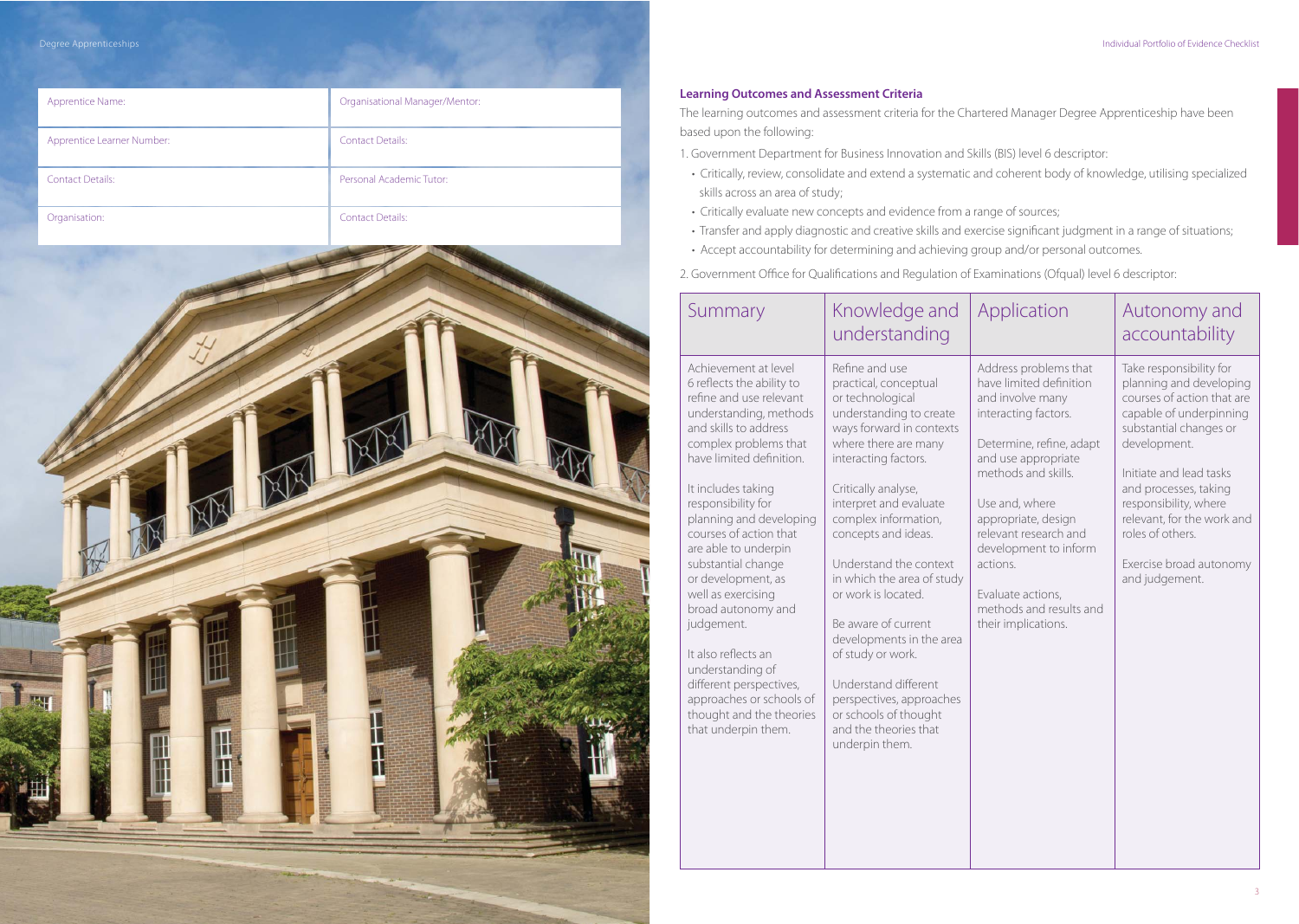|                                                                                                                                                                                                                                                                                                           | Organisational Performance - delivering a long-term purpose                                                                                                                                                                                                                                                                                                                                                                                                                                                                                                                                                                                                   |                                                                                                                                                                                                                                                                                                                                                                                                                                                                                                             |                                                                                                                                                                                                |                                                                                        |                                                                              |
|-----------------------------------------------------------------------------------------------------------------------------------------------------------------------------------------------------------------------------------------------------------------------------------------------------------|---------------------------------------------------------------------------------------------------------------------------------------------------------------------------------------------------------------------------------------------------------------------------------------------------------------------------------------------------------------------------------------------------------------------------------------------------------------------------------------------------------------------------------------------------------------------------------------------------------------------------------------------------------------|-------------------------------------------------------------------------------------------------------------------------------------------------------------------------------------------------------------------------------------------------------------------------------------------------------------------------------------------------------------------------------------------------------------------------------------------------------------------------------------------------------------|------------------------------------------------------------------------------------------------------------------------------------------------------------------------------------------------|----------------------------------------------------------------------------------------|------------------------------------------------------------------------------|
| <b>Organisational Performance</b><br>- delivering a long-term<br>purpose                                                                                                                                                                                                                                  | <b>Assessment criteria The</b><br>candidate can:                                                                                                                                                                                                                                                                                                                                                                                                                                                                                                                                                                                                              | <b>Assessment</b><br>methods                                                                                                                                                                                                                                                                                                                                                                                                                                                                                | <b>Module</b>                                                                                                                                                                                  | <b>Evidenced by:</b>                                                                   | Apprenticeship<br><b>Co-ordinator</b><br>/ PAT<br>Date added to<br>portfolio |
| <b>Operational Strategy</b><br>1.                                                                                                                                                                                                                                                                         |                                                                                                                                                                                                                                                                                                                                                                                                                                                                                                                                                                                                                                                               | Portfolio will                                                                                                                                                                                                                                                                                                                                                                                                                                                                                              | IS5158                                                                                                                                                                                         | Assignment                                                                             |                                                                              |
| Knowledge – know and<br>understand:<br>1.1 How to develop and<br>implement organisational<br>strategy and plans, including<br>approaches to resource<br>and supply chain<br>management, workforce<br>development, taking and<br>managing risk, monitoring<br>/ evaluation, quality and<br>sustainability. | 1.1.1 Evaluate theories of<br>organisational strategies and<br>review own organisation's strategy<br>in the context of these <b>IS5158</b><br>1.1.2 Analyse own organisation's<br>strategy for resource and supply<br>chain management NELM<br>1.1.3 Analyse own organisation's<br>strategy for workforce<br>development NELM<br>1.1.4 Interpret key principles<br>of sustainability within own<br>organisation NELM<br>1.1.5 Evaluate risk management<br>models and review own<br>organisation's approach to the<br>identification and monitoring of<br>risk IS6154<br>1.1.6 Evaluate quality assurance<br>models in the context of own<br>organisation NELM | include evidence<br>obtained using<br>a range of<br>assessment<br>methods to show<br>that the candidate<br>has understood and<br>applied relevant<br>organisational<br>theories.<br>Evidence must<br>demonstrate that<br>the candidate<br>is able to apply<br>theory to support<br>the development,<br>implementation<br>and monitoring<br>of organisational<br>strategies and<br>plans.<br><b>Work-based</b><br>project will be<br>set within the<br>context of own<br>organisation's<br>strategy and make | <b>Business Strategy</b><br>and Planning<br>IS5112<br>Transition and<br>Change<br>Management<br>IS6154<br>Project and<br>Programme<br>Management<br>IS4011<br>IS5017<br>IS6017<br><b>NELMS</b> | Reflective Essay<br>Presentation<br>360 documents<br>Learning log<br>Employer<br>Other |                                                                              |
| 1.2 How to manage change in the<br>organisation.                                                                                                                                                                                                                                                          | 1.2.1 Critically evaluate change<br>management models IS5112<br>1.2.2 Apply relevant model(s) to<br>effectively manage substantial<br>change in a select area of own                                                                                                                                                                                                                                                                                                                                                                                                                                                                                          | efficient use of<br>resources available.<br><b>Interview will test</b><br>knowledge and<br>understanding                                                                                                                                                                                                                                                                                                                                                                                                    |                                                                                                                                                                                                |                                                                                        |                                                                              |
| Skills - be able to:                                                                                                                                                                                                                                                                                      | organisation IS5112                                                                                                                                                                                                                                                                                                                                                                                                                                                                                                                                                                                                                                           | of organisational<br>strategy and the                                                                                                                                                                                                                                                                                                                                                                                                                                                                       |                                                                                                                                                                                                |                                                                                        |                                                                              |
| 1.3 Support the development of<br>organisational strategies and<br>plans.<br>1.4 Develop and deliver                                                                                                                                                                                                      | 1.3.1 Review own organisation's<br>strategies and plans and support<br>further development of these<br><b>IS5158</b><br>1.4.1 Develop operational plan to                                                                                                                                                                                                                                                                                                                                                                                                                                                                                                     | application of this.                                                                                                                                                                                                                                                                                                                                                                                                                                                                                        |                                                                                                                                                                                                |                                                                                        |                                                                              |
| operational plans; set targets<br>and key performance<br>indicators, manage resources,<br>and monitor and measure<br>outcomes to establish<br>operational effectiveness,<br>efficiencies and excellence.                                                                                                  | include realistic, measurable targets<br>and key performance indicators<br>IS5158<br>1.4.2 Demonstrate effective<br>delivery of operational plan NELM<br>& IS5158                                                                                                                                                                                                                                                                                                                                                                                                                                                                                             |                                                                                                                                                                                                                                                                                                                                                                                                                                                                                                             |                                                                                                                                                                                                |                                                                                        |                                                                              |
|                                                                                                                                                                                                                                                                                                           | 1.4.3 Identify and manage<br>appropriate resources to deliver<br>plan <b>IS5158</b><br>1.4.4 Accurately monitor and                                                                                                                                                                                                                                                                                                                                                                                                                                                                                                                                           |                                                                                                                                                                                                                                                                                                                                                                                                                                                                                                             |                                                                                                                                                                                                |                                                                                        |                                                                              |
|                                                                                                                                                                                                                                                                                                           | measure outcomes and evaluate<br>results IS5158                                                                                                                                                                                                                                                                                                                                                                                                                                                                                                                                                                                                               |                                                                                                                                                                                                                                                                                                                                                                                                                                                                                                             |                                                                                                                                                                                                |                                                                                        |                                                                              |
| 1.5 Produce reports that clearly<br>present information and data,<br>using a range of interpretation<br>and analytical processes.                                                                                                                                                                         | 1.5.1 Construct a range of detailed<br>management reports and analyse<br>and interpret these NELMS                                                                                                                                                                                                                                                                                                                                                                                                                                                                                                                                                            |                                                                                                                                                                                                                                                                                                                                                                                                                                                                                                             |                                                                                                                                                                                                |                                                                                        |                                                                              |
| 1.6 Gain wide support to deliver<br>successful outcomes.                                                                                                                                                                                                                                                  | 1.6.1 Deliver successful outcomes<br>demonstrating the effective use<br>of wide support from a range of<br>sources IS5158                                                                                                                                                                                                                                                                                                                                                                                                                                                                                                                                     |                                                                                                                                                                                                                                                                                                                                                                                                                                                                                                             |                                                                                                                                                                                                |                                                                                        |                                                                              |

#### **Organisational Performance – delivering a long-term purpose Assessment criteria The candidate can:** Asses meth **2. Project Management Knowledge – know and understand:** 2.1 How a project moves through planning, design, development, deployment and evaluation. 2.2 Risk management models and reporting, risk benefit analysis and health and safety implications. **Skills – be able to:** 2.3 Plan, organise and manage resources in order to achieve organisational goals. 2.4 Identify key outcomes, develop and implement plans and monitor progress, and provide reports as required. 2.5 Proactively identify risk and create plans for their mitigation. 2.6 Initiate, lead and drive change within the organisation, identifying barriers/ challenges and how to overcome them. 2.7 Use widely recognised project management tools 2.1.1 Analyse the key stages of a project and demonstrate the application of these **IS6154** 2.2.1 Evaluate risk management models and risk versus benefit **IS6154** 2.2.2 Present methods of reporting and monitoring risk, including health and safety, and the mitigation of identified risks **IS6154** 2.3.1 Exhibit the effective planning, organisation, and management of identified resources, demonstrating how this contributes to the achievement of project goals **IS6154** & **NELMS** 2.4.1 Identify key project outcomes, developing and implementing plans to ensure that these are achieved **IS6154** & **NELMS** 2.4.2 Monitor progress towards the achievement of project outcomes and produce reports that clearly demonstrate this **IS6154** & **NELMS** 2.5.1 Select and apply a risk management model to project, identifying and monitoring risks and actions to mitigate of these **IS6154** & **NELMS** 2.6.1 Initiate, lead and drive change within a specific area of own organisation, identifying barriers/ challenges and presenting strategies to overcome these **IS6154** & **NELMS** 2.7.1 Demonstrate the successful use of project management tools **IS6154, IS4002** & **NELMS Portfo** includ obtain a rang assess metho that th has un the pro manag proces succes this to positiv **Work**projec the pri of proj manag approp **Interv** knowl unders of proj manag how th has ap achiev outcor **Organisational Performance - delivering a lo**

|                                                                                                                                                                                                                                                                                                                                                                                             | ong-term purpose                                                                                                                     |                                                                                                      |                                                                       |
|---------------------------------------------------------------------------------------------------------------------------------------------------------------------------------------------------------------------------------------------------------------------------------------------------------------------------------------------------------------------------------------------|--------------------------------------------------------------------------------------------------------------------------------------|------------------------------------------------------------------------------------------------------|-----------------------------------------------------------------------|
| ssment<br>າods                                                                                                                                                                                                                                                                                                                                                                              | <b>Module</b>                                                                                                                        | <b>Evidenced by:</b>                                                                                 | Apprenticeship<br>Co-ordinator<br>/ PAT<br>Date added to<br>portfolio |
| <b>olio</b> will<br>le evidence<br>ed using<br>je of<br>ment<br>ods to show<br>ne candidate<br>aderstood<br>oject<br>gement<br>ss and has<br>ssfully applied<br>produce<br>ve outcomes.<br>-based<br>ct will follow<br>inciples<br>ject<br>gement as<br>priate.<br>view will test<br>ledge and<br>standing<br>ject<br>gement and<br>he candidate<br>oplied this to<br>ve successful<br>mes. | IS4002<br>Skills and<br>Approaches<br>IS6154<br>Project and<br>Programme<br>Management<br>IS4011<br>IS5017<br>IS6017<br><b>NELMS</b> | Assignment<br>Reflective Essay<br>Presentation<br>360 documents<br>Learning log<br>Employer<br>Other |                                                                       |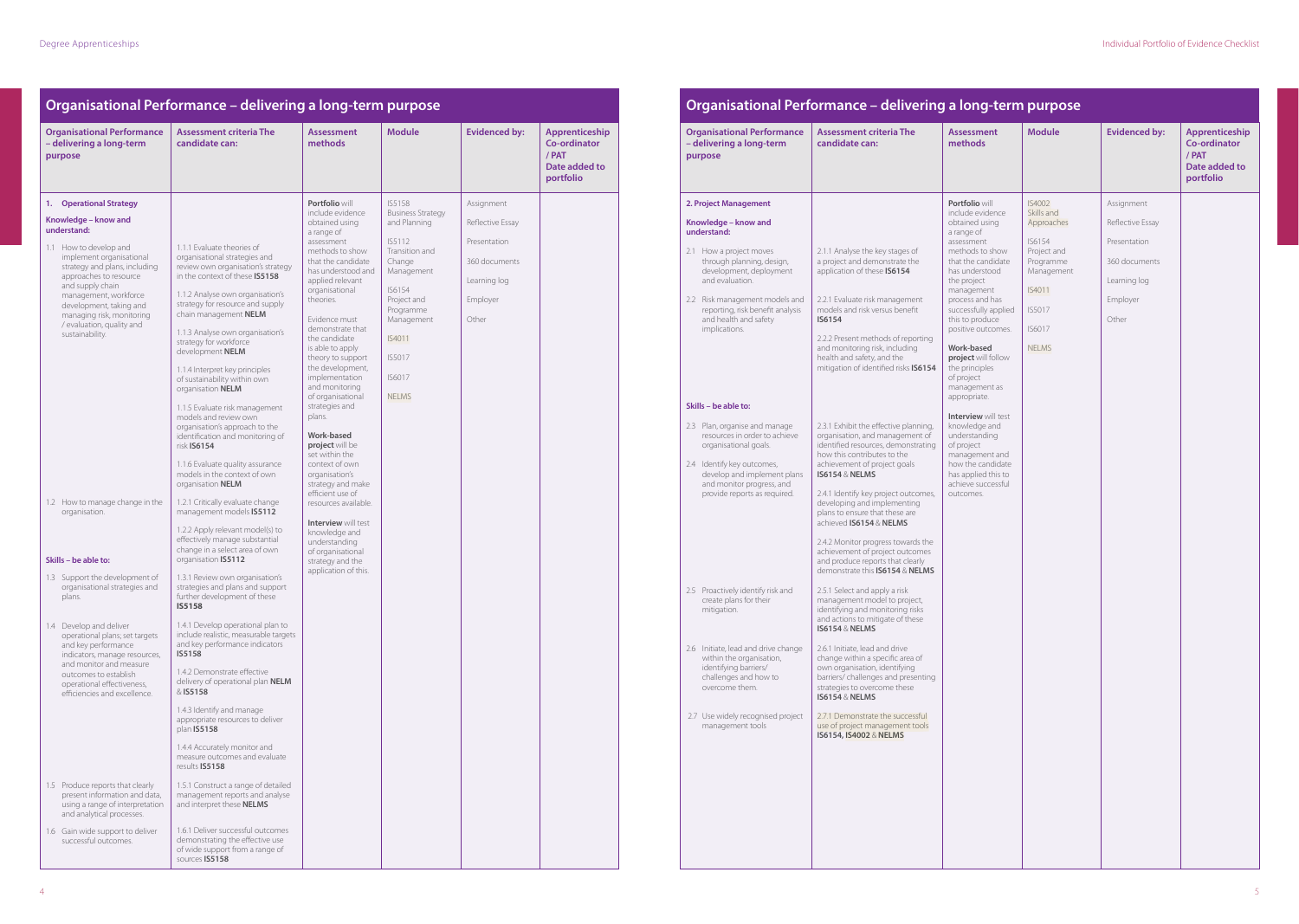|                                                                                                                                                                                                                                                                                                                                                                                                              | Organisational Performance - delivering a long-term purpose                                                                                                                                                                                                                                                                                                                                                                                                                                                                                                                                                            |                                                                                                                                                                                                                                                                                                                                                                                                                                                                                                                                       |                                                                                                                                                      |                                                                                                      |                                                                       |
|--------------------------------------------------------------------------------------------------------------------------------------------------------------------------------------------------------------------------------------------------------------------------------------------------------------------------------------------------------------------------------------------------------------|------------------------------------------------------------------------------------------------------------------------------------------------------------------------------------------------------------------------------------------------------------------------------------------------------------------------------------------------------------------------------------------------------------------------------------------------------------------------------------------------------------------------------------------------------------------------------------------------------------------------|---------------------------------------------------------------------------------------------------------------------------------------------------------------------------------------------------------------------------------------------------------------------------------------------------------------------------------------------------------------------------------------------------------------------------------------------------------------------------------------------------------------------------------------|------------------------------------------------------------------------------------------------------------------------------------------------------|------------------------------------------------------------------------------------------------------|-----------------------------------------------------------------------|
| <b>Organisational Performance</b><br>- delivering a long-term<br>purpose                                                                                                                                                                                                                                                                                                                                     | <b>Assessment criteria The</b><br>candidate can:                                                                                                                                                                                                                                                                                                                                                                                                                                                                                                                                                                       | <b>Assessment</b><br>methods                                                                                                                                                                                                                                                                                                                                                                                                                                                                                                          | <b>Module</b>                                                                                                                                        | <b>Evidenced by:</b>                                                                                 | Apprenticeship<br>Co-ordinator<br>/ PAT<br>Date added to<br>portfolio |
| <b>Business</b><br>3.<br><b>Finance Knowledge</b><br>Knowledge - know and<br>understand:<br>3.1 Financial strategies, including<br>budgets, financial<br>management and accounting,<br>and how to provide financial<br>reports.<br>3.2 Approaches to procurement<br>and contracting, and legal<br>requirements.<br>3.3 Commercial context in an<br>organisational setting and<br>how this changes over time. | 3.1.1 Evaluate the importance of<br>strategic financial management<br>in relation to the organisational<br>strategy IS5270<br>3.1.2 Assess the key elements of<br>financial planning and review<br>IS5270<br>3.1.3 Create and analyse financial<br>reports IS5270<br>3.2.1 Evaluate the use of<br>procurement and contracting and<br>analyse their use within the context<br>of own organisation NELMS<br>3.2.3 Assess the legal requirements<br>around procurement and<br>contracting and how to comply<br>with these NELMS<br>3.3.1 Assess the commercial<br>context that own organisation<br>operates within IS4153 | Portfolio will<br>include evidence<br>obtained using<br>a range of<br>assessment<br>methods to<br>show that the<br>candidate has an<br>understanding<br>of financial<br>management,<br>is able to apply<br>this and analyse<br>financial data and<br>draw conclusions.<br><b>Work-based</b><br>project will<br>include financial<br>considerations as<br>appropriate.<br><b>Interview will test</b><br>knowledge and<br>understanding of<br>business finance<br>and how this has<br>been effectively<br>utilised by the<br>candidate. | IS5270<br>Finance for Non-<br><b>Financial Managers</b><br>IS4153<br>The Organisational<br>Environment<br>IS4011<br>IS5017<br>IS6017<br><b>NELMS</b> | Assignment<br>Reflective Essay<br>Presentation<br>360 documents<br>Learning log<br>Employer<br>Other |                                                                       |
| Skills - be able to:<br>3.4 Manage budgets, control<br>expenditure and produce<br>financial reports.                                                                                                                                                                                                                                                                                                         | 3.4.1 Identify how a budget can<br>be produced taking into account<br>financial constraints and<br>achievement of targets, legal<br>requirements and accounting<br>conventions IS5270<br>3.4.2 Demonstrate competent<br>management of a budget ensuring<br>control over expenditure in<br>accordance with targets IS5270<br>3.4.3 Access financial data, assess its<br>validity and produce clear financial<br>reports that analyse data and draw<br>conclusions. IS5270                                                                                                                                               |                                                                                                                                                                                                                                                                                                                                                                                                                                                                                                                                       |                                                                                                                                                      |                                                                                                      |                                                                       |

#### **Organisational Performance – delivering a long-term purpose Assessment criteria The candidate can:** Asses meth **4. Sales and Marketing Knowledge – know and understand:** 4.1 How to create marketing and sales strategies. 4.2 How to segment and target relevant markets and customers (global and local), analysis of opportunities and ways to market. 4.3 The need for innovation in product and service design. **Skills – be able to:** 4.4 Use customer insight and analysis of data to determine and drive customer service outcomes and improve customer relationships. 4.5 Use creative approaches to developing solutions to meet customer need. 4.1.1 Evaluate sales and marketing theories to inform strategy **IS4225** 4.1.2 Assess methods for setting sales and marketing objectives **IS4225** 4.1.3 Explain methods for applying and monitoring the implementation of a sales and marketing plan **IS4225** 4.2.1 Critically evaluate types of market segmentation and apply to own organisation's customer base **IS4225** 4.2.2 Analyse segments in relation to own organisation and propose a strategy to assist targeting **IS4225**  4.3.1 Explain the importance of innovation in product and design **IS4225, NELMS** 4.3.2 Analyse approaches to innovation employed by own organisation making recommendations as appropriate **IS4225, NELMS** 4.4.1 Analyse sources of information for customer insight and data **IS4225, IS5271** 4.4.2 Demonstrate use of customer insight and data to determine and drive customer service outcomes and improve customer relationships **IS4225, IS5271** 4.5.1 Demonstrate use of creative approaches in developing a range of solutions to meet customer needs and review the effectiveness of these**. IS4225, IS5271 Portfo** includ obtain a rang assess metho that th has ur sales a theori metho able to use da custor **Work**projec consid and m appro **Interv** knowl under sales a and h candid applie achiev results. **Organisational Performance - delivering a long-**

| <b>Module</b><br><b>Evidenced by:</b><br>Apprenticeship<br><b>Co-ordinator</b><br>/ PAT<br>Date added to<br>portfolio<br>IS4225<br>Assignment<br><b>Practical Marketing</b><br>Communication<br>Reflective Essay<br>IS5271<br>Presentation<br>Digital Business and<br>New Technology<br>360 documents<br>IS4011<br>Learning log<br>IS5017<br>Employer<br>Other<br>IS6017<br><b>NELMS</b> |                | ong-term purpose |  |
|------------------------------------------------------------------------------------------------------------------------------------------------------------------------------------------------------------------------------------------------------------------------------------------------------------------------------------------------------------------------------------------|----------------|------------------|--|
| olio will<br>de evidence<br>ned using<br>ge of<br>sment<br>ods to show<br>he candidate<br>nderstood<br>and marketing<br>ies and<br>ods, and is<br>o analyse and<br>ata to meet<br>mer needs.<br>-based<br>ct will<br>der sales<br>harketing as<br>priate.<br>view will test<br>ledge and<br>rstanding of<br>and marketing<br>ow the<br>date has<br>ed this to<br>ve beneficial<br>S.     | ssment<br>າods |                  |  |
|                                                                                                                                                                                                                                                                                                                                                                                          |                |                  |  |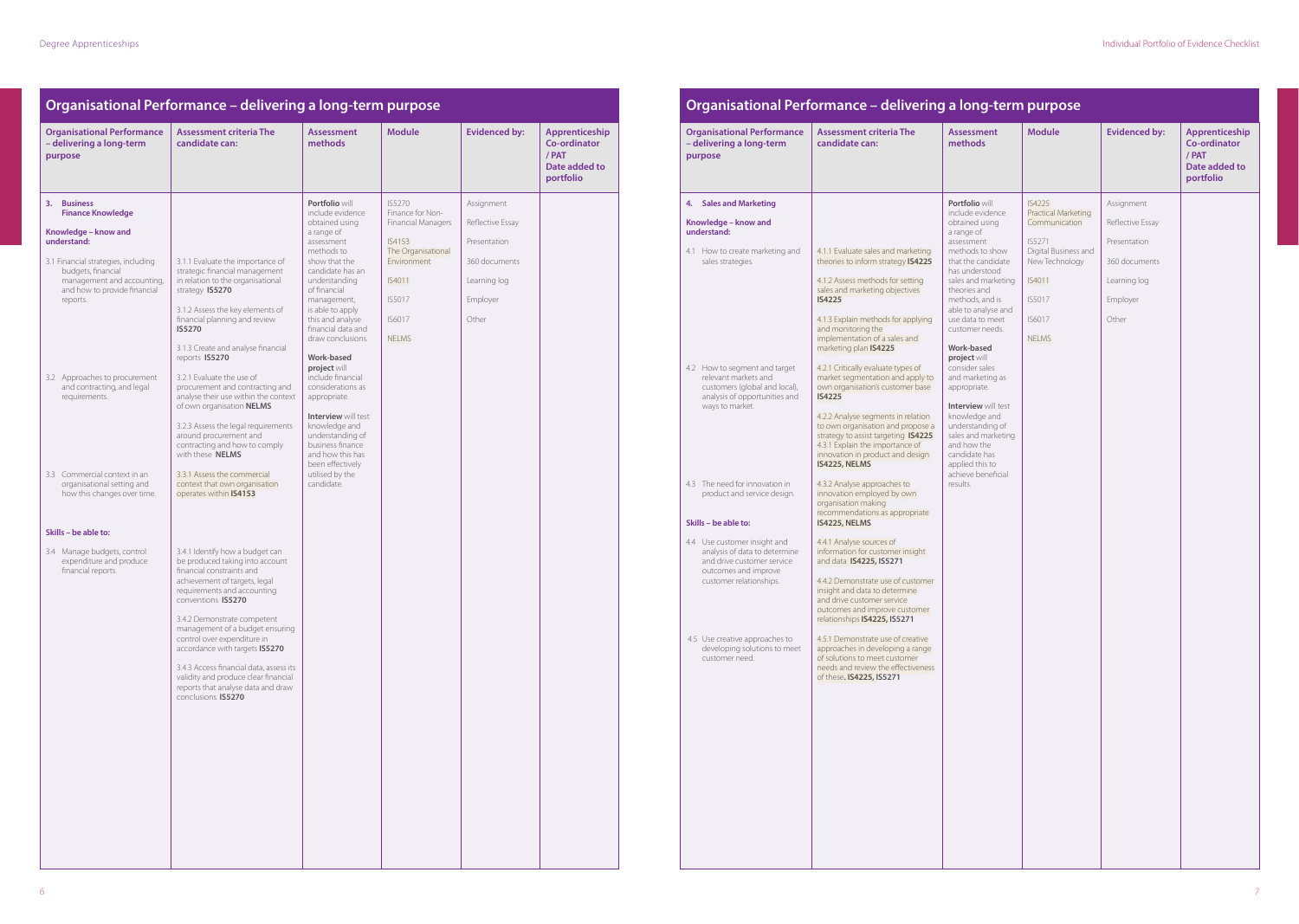| Learning outcome/outcome<br>required The candidate will:                                                                                                                                                                                                                                                                                                                             | <b>Assessment criteria The</b><br>candidate can:                                                                                                                                                                                                                                                                                                                                                                                                                                                        | <b>Assessment</b><br>methods                                                                                                                                                                                                                                                                                                                                  | <b>Module</b>                                    | <b>Evidenced by:</b>                                                                                 | <b>PAT</b><br>Date added to<br>portfolio |
|--------------------------------------------------------------------------------------------------------------------------------------------------------------------------------------------------------------------------------------------------------------------------------------------------------------------------------------------------------------------------------------|---------------------------------------------------------------------------------------------------------------------------------------------------------------------------------------------------------------------------------------------------------------------------------------------------------------------------------------------------------------------------------------------------------------------------------------------------------------------------------------------------------|---------------------------------------------------------------------------------------------------------------------------------------------------------------------------------------------------------------------------------------------------------------------------------------------------------------------------------------------------------------|--------------------------------------------------|------------------------------------------------------------------------------------------------------|------------------------------------------|
| 5. Digital business and new<br>technologies<br>Knowledge - know and<br>understand:<br>5.1 Approaches to innovation<br>and digital technologies and<br>their impact on organisations,<br>and how their application can<br>forge organisational<br>improvement / development.                                                                                                          | 5.1.1 Critically evaluate the impact<br>of innovation and digital<br>technologies on organisation's<br>IS5271<br>5.1.2 Evaluate the use of these<br>for organisational development<br>IS5271<br>5.1.3 Review the use of innovation<br>and digital technologies in<br>own organisation and make<br>recommendations for<br>improvement IS5271                                                                                                                                                             | Portfolio will<br>include evidence<br>obtained using<br>a range of<br>assessment<br>methods to show<br>that the candidate<br>has understood the<br>use of innovation<br>and digital<br>technologies and<br>the use of data<br>and knowledge<br>management.<br>Work-based<br>project will include<br>innovation and<br>digital technologies<br>as appropriate. | IS5271<br>Digital Business and<br>New Technology | Assignment<br>Reflective Essay<br>Presentation<br>360 documents<br>Learning log<br>Employer<br>Other |                                          |
| 5.2 Innovation and digital<br>technology's impact on data<br>and knowledge management<br>for analysing business<br>decision-making.<br>Skills - be able to:<br>5.3 Identify service/ organisational<br>improvements and<br>opportunities for innovation<br>and growth, using qualitative<br>and quantitative analysis<br>of information and data and<br>benchmarking against others. | 5.2.1 Analyse the impact of<br>innovation and digital technologies<br>on data and knowledge<br>management IS5271<br>5.2.2 Demonstrate how this can<br>be utilised for making business<br>decisions <b>IS5271</b><br>5.3.1 Demonstrate the use of<br>qualitative and quantitative analysis<br>of information to identify service/<br>organisational improvements and<br>opportunities for innovation and<br>growth IS5271<br>5.3.2 Analyse information and<br>data to benchmark against others<br>IS5271 | <b>Interview will test</b><br>knowledge and<br>understanding of<br>the application of<br>innovation, digital<br>technologies, data<br>and knowledge<br>management to<br>business.                                                                                                                                                                             |                                                  |                                                                                                      |                                          |

| <b>Learning outcome/ outcome</b><br>required The candidate will:                                                                                                                                                                                                                                                                                                                                                                                                                                                                                                                                                                                                                                                                                                                                                                                                                                  | <b>Assessment criteria The</b><br>candidate can:                                                                                                                                                                                                                                                                                                                                                                                                                                                                                                                                                                                                                                                                                                                                                                                                                                                                                                                                                                                                                               | <b>Assessment</b><br>methods                                                                                                                                                                                                                                                                                                                                                                                                                                                                                                                                      | <b>Module</b>                                                                                              | <b>Evidenced by:</b>                                                                                 | <b>PAT</b><br>Date added to<br>portfolio |
|---------------------------------------------------------------------------------------------------------------------------------------------------------------------------------------------------------------------------------------------------------------------------------------------------------------------------------------------------------------------------------------------------------------------------------------------------------------------------------------------------------------------------------------------------------------------------------------------------------------------------------------------------------------------------------------------------------------------------------------------------------------------------------------------------------------------------------------------------------------------------------------------------|--------------------------------------------------------------------------------------------------------------------------------------------------------------------------------------------------------------------------------------------------------------------------------------------------------------------------------------------------------------------------------------------------------------------------------------------------------------------------------------------------------------------------------------------------------------------------------------------------------------------------------------------------------------------------------------------------------------------------------------------------------------------------------------------------------------------------------------------------------------------------------------------------------------------------------------------------------------------------------------------------------------------------------------------------------------------------------|-------------------------------------------------------------------------------------------------------------------------------------------------------------------------------------------------------------------------------------------------------------------------------------------------------------------------------------------------------------------------------------------------------------------------------------------------------------------------------------------------------------------------------------------------------------------|------------------------------------------------------------------------------------------------------------|------------------------------------------------------------------------------------------------------|------------------------------------------|
| 6. Communication Knowledge<br>Knowledge - know and<br>understand:<br>6.1 Different forms of<br>communication (written,<br>verbal non-verbal, digital) and<br>how to apply them.<br>6.2 How to maintain personal<br>presence and present to large<br>groups.<br>6.3 Interpersonal skills<br>awareness including effective<br>listening, influencing<br>techniques, negotiating and<br>persuasion.<br>Skills - be able to:<br>6.4 Communicate clearly,<br>effectively and regularly using<br>oral, written and digital<br>channels and platforms.<br>6.5 Use active listening and<br>open questioning to structure<br>conversations and discussions,<br>and able to challenge when<br>appropriate.<br>6.6 Manage and chair meetings<br>and clearly present actions<br>and outcomes.<br>6.7 Apply influencing and<br>persuading skills, to the<br>dynamics and politics of<br>personal interactions. | 6.1.1 Evaluate different types<br>of communication and the<br>application of these analyse their<br>strengths and weaknesses in<br>different contexts IS4001, IS6134,<br><b>NELMS</b><br>6.2.1 Determine how to maintain<br>personal presence IS4001, NELMS<br>6.2.2 Prepare and present<br>successfully to large<br>groups IS4001, NELMS<br>6.3.1 Analyse own interpersonal<br>skills and take responsibility to<br>further develop of these IS4001,<br><b>NELMS</b><br>6.4.1 Show effective and<br>appropriate use of all forms of<br>communication IS4001, NELMS<br>6.5.1 Use active listening and<br>open questioning to structure<br>conversations and discussions and<br>demonstrate the use of these to<br>challenge others when appropriate<br>IS4001, IS6134, NELMS<br>6.6.1 Demonstrate confident and<br>effective chairing of meetings<br>including preparation and follow<br>up IS4001, IS6134, NELMS<br>6.7.1 Effectively apply influencing<br>and persuading skills to the<br>dynamics and politics of personal<br>interactions. IS4001, IS6134,<br><b>NELMS</b> | Portfolio will<br>include evidence<br>obtained using<br>a range of<br>assessment<br>methods to<br>show that the<br>candidate is able<br>to use all forms of<br>communication<br>appropriately and<br>effectively, and<br>demonstrate high<br>level interpersonal<br>skills in a variety of<br>contexts.<br><b>Work-based</b><br>project will be<br>well structured<br>and demonstrate<br>good written<br>presentation skills.<br><b>Interview will</b><br>review the<br>candidate's<br>communication<br>style and their<br>ability to influence<br>and negotiate. | IS4001<br>Self Review<br>IS6134<br>Emotional<br>Intelligence<br>IS4011<br>IS5017<br>IS6017<br><b>NELMS</b> | Assignment<br>Reflective Essay<br>Presentation<br>360 documents<br>Learning log<br>Employer<br>Other |                                          |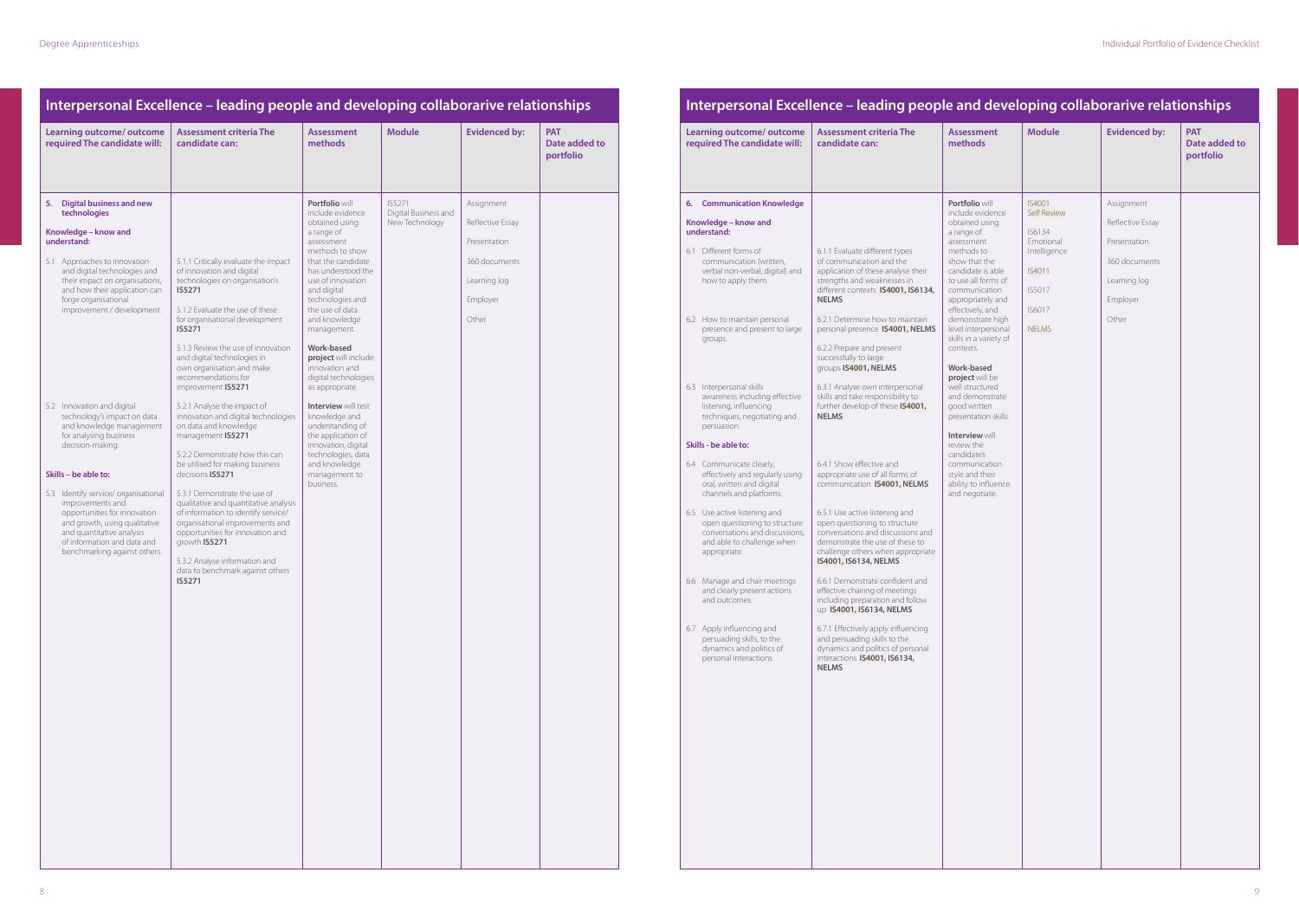| Learning outcome/outcome<br>required The candidate will:                                                                                                                                                                                                                                                                                                                                                                                                                                                                                                                                            | <b>Assessment criteria The</b><br>candidate can:                                                                                                                                                                                                                                                                                                                                                                                                                                                                                                                                                                                                                                                                                                                                                                                                                                                                                                                                                                                                                                                                                                                 | <b>Assessment</b><br>methods                                                                                                                                                                                                                                                                                                                                                                                                 | <b>Module</b>                                                                                                                                       | <b>Evidenced by:</b>                                                                                 | <b>PAT</b><br>Date added to<br>portfolio |
|-----------------------------------------------------------------------------------------------------------------------------------------------------------------------------------------------------------------------------------------------------------------------------------------------------------------------------------------------------------------------------------------------------------------------------------------------------------------------------------------------------------------------------------------------------------------------------------------------------|------------------------------------------------------------------------------------------------------------------------------------------------------------------------------------------------------------------------------------------------------------------------------------------------------------------------------------------------------------------------------------------------------------------------------------------------------------------------------------------------------------------------------------------------------------------------------------------------------------------------------------------------------------------------------------------------------------------------------------------------------------------------------------------------------------------------------------------------------------------------------------------------------------------------------------------------------------------------------------------------------------------------------------------------------------------------------------------------------------------------------------------------------------------|------------------------------------------------------------------------------------------------------------------------------------------------------------------------------------------------------------------------------------------------------------------------------------------------------------------------------------------------------------------------------------------------------------------------------|-----------------------------------------------------------------------------------------------------------------------------------------------------|------------------------------------------------------------------------------------------------------|------------------------------------------|
| 8. Managing People<br>Knowledge - know and<br>understand:<br>8.1 How to recruit, manage and<br>develop people, using<br>inclusive talent management<br>approaches.<br>8.2 How to use HR systems<br>and processes to ensure legal<br>requirements, health and<br>safety, and well- being needs.<br>8.3 How to set goals and manage<br>performance.<br>Skills - be able to:<br>8.4 Build teams, empower and<br>motivate others to improve<br>performance or achieve<br>outcomes.<br>8.5 Delegate to others, provide<br>clear guidance and monitor<br>progress.<br>8.6 Set goals and accountabilities. | 8.1.1 Explain recruitment strategies<br>and review the effectiveness of own<br>organisation's strategy IS4133<br>8.1.2 Examine inclusive talent<br>management approaches and how<br>this can be used to recruit, manage,<br>and develop people IS6118<br>8.1.3 Analyse the use of inclusive<br>talent management within own<br>organisation IS4133, IS6118<br>8.2.1 Discuss the use of HR systems<br>and processes to ensure legal<br>requirements, health and safety, and<br>well-being needs are met IS4133<br>8.3.1 Critically evaluate goal setting<br>theories and models <b>IS4133</b><br>8.3.2 Set realistic achievable<br>goals for others, monitoring and<br>managing progress towards these<br>IS4133, IS6118<br>8.4.1 Demonstrate successful<br>team building skills to significantly<br>empower and motivate others<br>IS4133, IS6118, IS6124<br>8.5.1 Identify and delegate tasks to<br>others, demonstrating the provision<br>of clear guidance and the effective<br>monitoring of progress to achieve<br>positive results IS4133, IS6118,<br>IS6124, NELMS<br>8.6.1 Set realistic goals for others<br>and ensure accountability IS4133,<br>IS6124 | Portfolio will<br>include evidence<br>obtained using<br>a range of<br>assessment<br>methods that the<br>candidate has<br>understood and<br>can apply inclusive<br>approaches to<br>recruitment and<br>management to<br>meet organisational<br>needs.<br>Work-based<br>project will include<br>managing people<br>as appropriate.<br><b>Interview will test</b><br>knowledge and<br>understanding<br>of people<br>management. | IS4133<br>Managing People<br>IS6118<br>Managing and<br>Leading People<br>IS6124<br>Delivering Results<br>IS4011<br>IS5017<br>IS6017<br><b>NELMS</b> | Assignment<br>Reflective Essay<br>Presentation<br>360 documents<br>Learning log<br>Employer<br>Other |                                          |

| Learning outcome/outcome<br>required The candidate will:                                                                                                                                                                 | <b>Assessment criteria The</b><br>candidate can:                                                                                                                                                                                                                                                                   | <b>Assessment</b><br>methods                                                                                                                                                                                                                                                                    | <b>Module</b>                                                                                                                                                    | <b>Evidenced by:</b>                                                                                 | <b>PAT</b><br>Date added to<br>portfolio |
|--------------------------------------------------------------------------------------------------------------------------------------------------------------------------------------------------------------------------|--------------------------------------------------------------------------------------------------------------------------------------------------------------------------------------------------------------------------------------------------------------------------------------------------------------------|-------------------------------------------------------------------------------------------------------------------------------------------------------------------------------------------------------------------------------------------------------------------------------------------------|------------------------------------------------------------------------------------------------------------------------------------------------------------------|------------------------------------------------------------------------------------------------------|------------------------------------------|
| 7. Leading People Knowledge<br>Knowledge - know and<br>understand:<br>7.1 Different inclusive leadership<br>styles and models, how to<br>develop teams and support<br>people using coaching and<br>mentoring approaches. | 7.1.1 Evaluate a range of leadership<br>styles and models to include<br>inclusive leadership IS6118<br>7.1.2 Know own leadership style<br>and how to adapt to situations<br>IS6118<br>7.1.3 Evaluate the use of coaching<br>and mentoring approaches to<br>supporting people and developing<br>teams IS6118, NELMS | Portfolio will<br>include evidence<br>obtained using<br>a range of<br>assessment<br>methods to show<br>that the candidate<br>has understood<br>the impact of<br>leadership on<br>culture and is able<br>to lead and coach<br>people.<br>Work-based<br>project will include<br>leading people as | IS6134<br>Emotional<br>Intelligence<br>IS4133<br>Managing People<br>IS6118<br>Managing and<br>Leading People<br>IS6124<br>Delivering Results<br>IS4011<br>IS5017 | Assignment<br>Reflective Essay<br>Presentation<br>360 documents<br>Learning log<br>Employer<br>Other |                                          |
| 7.2 Organisational culture and<br>diversity management.<br>Skills – be able to:                                                                                                                                          | 7.2.1 Evaluate types of<br>organisational culture and how<br>these are created IS4133, IS6134,<br>IS6118<br>7.2.2 Explain diversity management<br>and review approach in own<br>organisation IS4133, IS6134,<br>IS6118, NELMS                                                                                      | appropriate.<br><b>Interview will test</b><br>knowledge and<br>understanding<br>of leadership and<br>own leadership<br>style, how this can<br>be used to affect<br>performance.                                                                                                                 | IS6017<br><b>NELMS</b>                                                                                                                                           |                                                                                                      |                                          |
| 7.3 Articulate organisational<br>purpose and values.                                                                                                                                                                     | 7.3.1 Explain purpose and values<br>and analyse how effectively these<br>are communicated and articulated<br>in own organisation IS4133                                                                                                                                                                            |                                                                                                                                                                                                                                                                                                 |                                                                                                                                                                  |                                                                                                      |                                          |
| 7.4 Support the creation of an<br>inclusive, high performance<br>work culture.                                                                                                                                           | 7.4.1 Take actions that support<br>the creation of an inclusive work<br>culture IS4133, IS6118<br>7.4.2 Take actions that support the<br>creation of an high performance<br>work culture IS4133, IS6118,                                                                                                           |                                                                                                                                                                                                                                                                                                 |                                                                                                                                                                  |                                                                                                      |                                          |
| 7.5 Enable others to achieve by<br>developing and supporting<br>them through coaching and<br>mentoring.                                                                                                                  | IS6124<br>7.5.1 Enable others to achieve by<br>developing and supporting them<br>through coaching and mentoring<br>IS6118                                                                                                                                                                                          |                                                                                                                                                                                                                                                                                                 |                                                                                                                                                                  |                                                                                                      |                                          |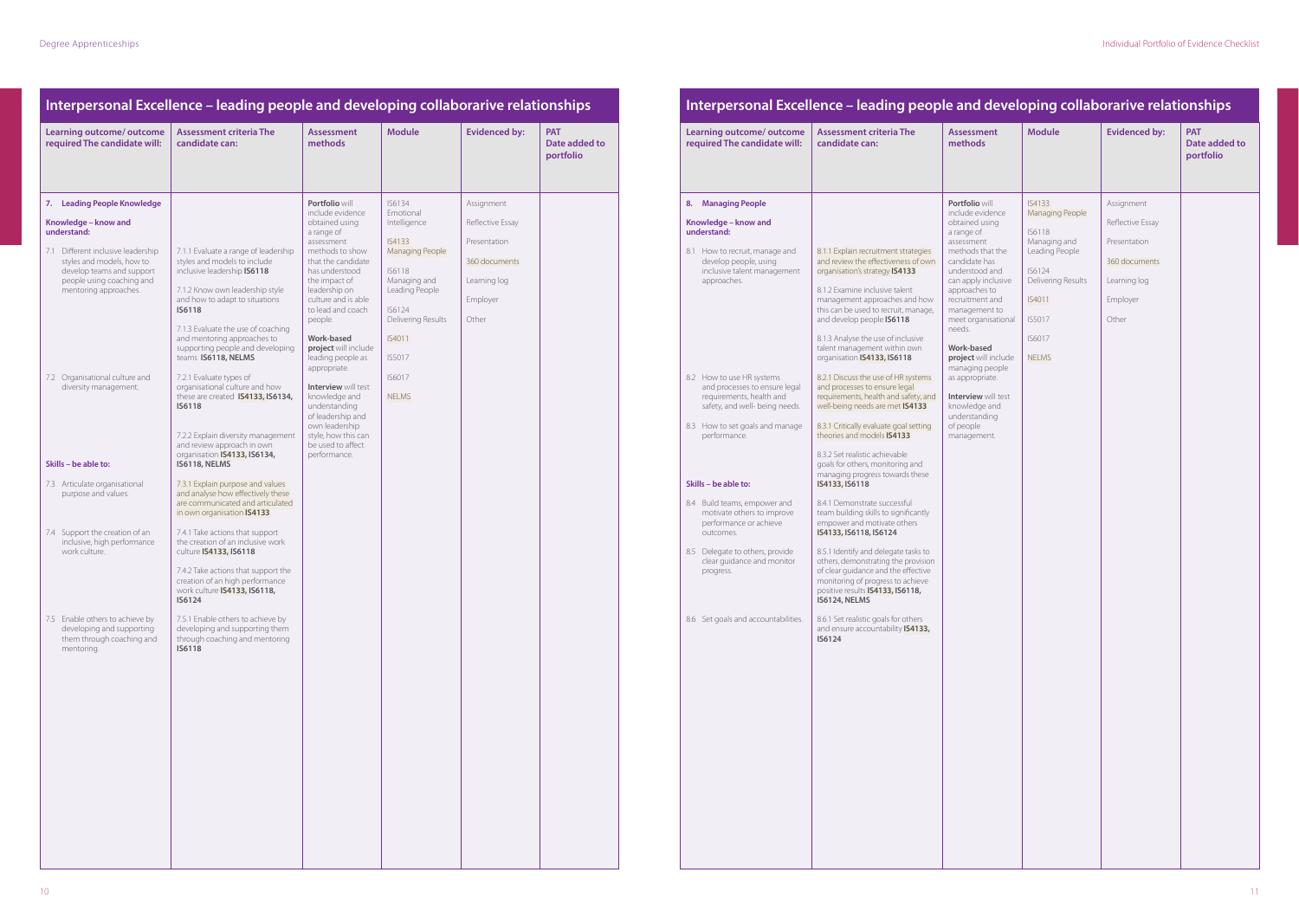| Learning outcome/outcome<br>required The candidate will:                                                                                                                                                                                                                                                                                           | <b>Assessment criteria The</b><br>candidate can:                                                                                                                                                                                                                                                                                                                                                                                                                                                                                                                           | <b>Assessment</b><br>methods                                                                                                                                                                                                                                                                                                                                                                                                                          | <b>Module</b>                                                                                                                                                                                                     | <b>Evidenced by:</b>                                                                                 | <b>PAT</b><br>Date added to<br>portfolio |
|----------------------------------------------------------------------------------------------------------------------------------------------------------------------------------------------------------------------------------------------------------------------------------------------------------------------------------------------------|----------------------------------------------------------------------------------------------------------------------------------------------------------------------------------------------------------------------------------------------------------------------------------------------------------------------------------------------------------------------------------------------------------------------------------------------------------------------------------------------------------------------------------------------------------------------------|-------------------------------------------------------------------------------------------------------------------------------------------------------------------------------------------------------------------------------------------------------------------------------------------------------------------------------------------------------------------------------------------------------------------------------------------------------|-------------------------------------------------------------------------------------------------------------------------------------------------------------------------------------------------------------------|------------------------------------------------------------------------------------------------------|------------------------------------------|
| 9. Developing Collaborative<br><b>Relationships</b><br>Knowledge - know and<br>understand:<br>9.1 Approaches to stakeholder,<br>customer and supplier<br>management, developing<br>engagement, facilitating<br>cross functional working and<br>negotiation.                                                                                        | 9.1.1 Describe the principles of<br>stakeholder, customer and supplier<br>engagement and management<br>IS6124<br>9.1.2 Analyse stakeholder, customer<br>and supplier engagement and<br>management in own organisation<br>and identify strategies for<br>improvement IS6124<br>9.1.3 Explain the benefits and<br>challenges of cross-functional<br>working and apply this method of<br>working to deliver positive results<br>IS6124<br>9.1.4 Evaluate negotiation<br>strategies and practice these<br>IS6124, IS5512, NELMS                                                | Portfolio will<br>include evidence<br>obtained using<br>a range of<br>assessment<br>methods to show<br>that the candidate<br>has understood<br>collaborative<br>relationships and<br>has put these into<br>practice.<br>Work-based<br>project will include<br>collaborative<br>relationships as<br>appropriate.<br><b>Interview will test</b><br>knowledge and<br>understanding<br>of developing<br>and sustaining<br>collaborative<br>relationships. | IS5512<br>Transition<br>and Change<br>Management<br>IS6118<br>Managing and<br>Leading People<br>IS6124<br>Delivering Results<br>IS6134<br>Emotional<br>Intelligence<br>IS4011<br>IS5017<br>IS6017<br><b>NELMS</b> | Assignment<br>Reflective Essay<br>Presentation<br>360 documents<br>Learning log<br>Employer<br>Other |                                          |
| 9.2 How to shape common<br>purpose, as well as<br>approaches to conflict<br>management and dispute<br>resolution.<br>Skills - be able to:<br>9.3 Build rapport and trust,<br>develop networks and<br>maintain relationships with<br>people from a range of<br>cultures, backgrounds and<br>levels.<br>9.4 Contribute within a team<br>environment. | 9.2.1 Explain methods for shaping<br>common purpose IS6124, IS5512<br>9.2.2 Evaluate models of conflict<br>management and resolution and<br>successfully apply these IS6124,<br>IS6134, IS6118<br>9.3.1 Develop and maintain<br>networks and relationships IS6124,<br>IS6118, NELMS<br>9.3.2 Build rapport and trust,<br>demonstrating how this takes<br>place with all people including<br>those from different cultures,<br>backgrounds and levels IS6124,<br>IS6118, IS6134, NELMS<br>9.4.1 Demonstrate useful<br>contributions to a team<br>environment IS6124, IS6118 |                                                                                                                                                                                                                                                                                                                                                                                                                                                       |                                                                                                                                                                                                                   |                                                                                                      |                                          |
| 9.5 Effectively influence and<br>negotiate, being able to have<br>challenging conversations and<br>give constructive feedback.<br>9.6 Work collaboratively with<br>internal and external<br>customers and suppliers.                                                                                                                               | 9.5.1 Demonstrate effective<br>negotiation and influencing skills<br>IS6124, IS6118, IS6134<br>9.5.2 Manage difficult<br>conversations and give<br>constructive feedback IS61118,<br>IS6134<br>9.6.1 Demonstrate collaborative<br>working with internal customers<br>IS6124, IS6118<br>9.6.2 Demonstrate collaborative<br>working with external customers<br>and suppliers IS6124, NELMS                                                                                                                                                                                   |                                                                                                                                                                                                                                                                                                                                                                                                                                                       |                                                                                                                                                                                                                   |                                                                                                      |                                          |

| <b>Personal Effectiveness and Managing Self</b>                                                                                                                                                                                                                                                                                                                                                        |                                                                                                                                                                                                                                                                                                                                                                                                                                                                                                                    |                                                                                                                                                                                                                                                                                                                                                                                                                                                                             |                                                                                                            |                                                                                                      |                                          |  |  |
|--------------------------------------------------------------------------------------------------------------------------------------------------------------------------------------------------------------------------------------------------------------------------------------------------------------------------------------------------------------------------------------------------------|--------------------------------------------------------------------------------------------------------------------------------------------------------------------------------------------------------------------------------------------------------------------------------------------------------------------------------------------------------------------------------------------------------------------------------------------------------------------------------------------------------------------|-----------------------------------------------------------------------------------------------------------------------------------------------------------------------------------------------------------------------------------------------------------------------------------------------------------------------------------------------------------------------------------------------------------------------------------------------------------------------------|------------------------------------------------------------------------------------------------------------|------------------------------------------------------------------------------------------------------|------------------------------------------|--|--|
| Learning outcome/outcome<br>required The candidate will:                                                                                                                                                                                                                                                                                                                                               | <b>Assessment criteria The</b><br>candidate can:                                                                                                                                                                                                                                                                                                                                                                                                                                                                   | <b>Assessment</b><br>methods                                                                                                                                                                                                                                                                                                                                                                                                                                                | <b>Module</b>                                                                                              | <b>Evidenced by:</b>                                                                                 | <b>PAT</b><br>Date added to<br>portfolio |  |  |
| 10. Awareness of self and<br>others Knowledge<br>Knowledge - know and<br>understand:<br>10.1 How to be self-aware and<br>recognise different learning<br>styles.<br>10.2 How to use emotional and<br>social intelligence, and active<br>listening and open<br>questioning to work<br>effectively with others.<br>Skills - be able to:<br>10.3 Reflect on own performance,<br>identifying and acting on | 10.1.1 Evaluate theories of learning<br>styles and apply to self and<br>others IS4001<br>10.2.1 Evaluate models of<br>emotional intelligence and their<br>use in the workplace IS6134<br>10.2.2 Evaluate the concept of<br>social intelligence and its use in the<br>workplace IS6134<br>10.2.3 Explain the importance<br>of active listening and open<br>questioning and demonstrate<br>their uses in working with others<br>IS4001, IS6134, NELMS<br>10.3.1 Analyse own performance,<br>identifying learning and | Portfolio will<br>include evidence<br>obtained using<br>a range of<br>assessment<br>methods to show<br>that the candidate<br>is aware of self and<br>others has plans for<br>self-development<br>that will enhance<br>impact.<br><b>Work-based</b><br>project will<br>demonstrate<br>effective<br>management of<br>self as appropriate.<br><b>Interview will test</b><br>the candidate's self-<br>awareness, impact<br>upon others, and<br>strategies for<br>development of | IS4001<br>Self Review<br>IS6134<br>Emotional<br>Intelligence<br>IS4011<br>IS5017<br>IS6017<br><b>NELMS</b> | Assignment<br>Reflective Essay<br>Presentation<br>360 documents<br>Learning log<br>Employer<br>Other |                                          |  |  |
| learning and development<br>needs.<br>10.4 Understand impact on others.                                                                                                                                                                                                                                                                                                                                | development needs IS4001<br>10.3.2 Devise and implement<br>strategies to address learning and<br>development needs IS4001<br>10.4.1 Explain factors that influence<br>impact on others, both positive<br>and negative, and demonstrate a<br>positive impact on others IS4001,<br>IS6134, NELMS                                                                                                                                                                                                                     | self.                                                                                                                                                                                                                                                                                                                                                                                                                                                                       |                                                                                                            |                                                                                                      |                                          |  |  |
| 10.5 Manage stress and personal<br>well-being, being confident in<br>knowing core values and<br>drivers.                                                                                                                                                                                                                                                                                               | 10.5.1 Determine and apply stress<br>management techniques in the<br>workplace to ensure personal well-<br>being IS4001, IS6134, NELMS<br>10.5.2 Demonstrate confidence<br>in knowledge of core values and<br>reflect these in own performance.<br>IS4001, IS6134, NELMS                                                                                                                                                                                                                                           |                                                                                                                                                                                                                                                                                                                                                                                                                                                                             |                                                                                                            |                                                                                                      |                                          |  |  |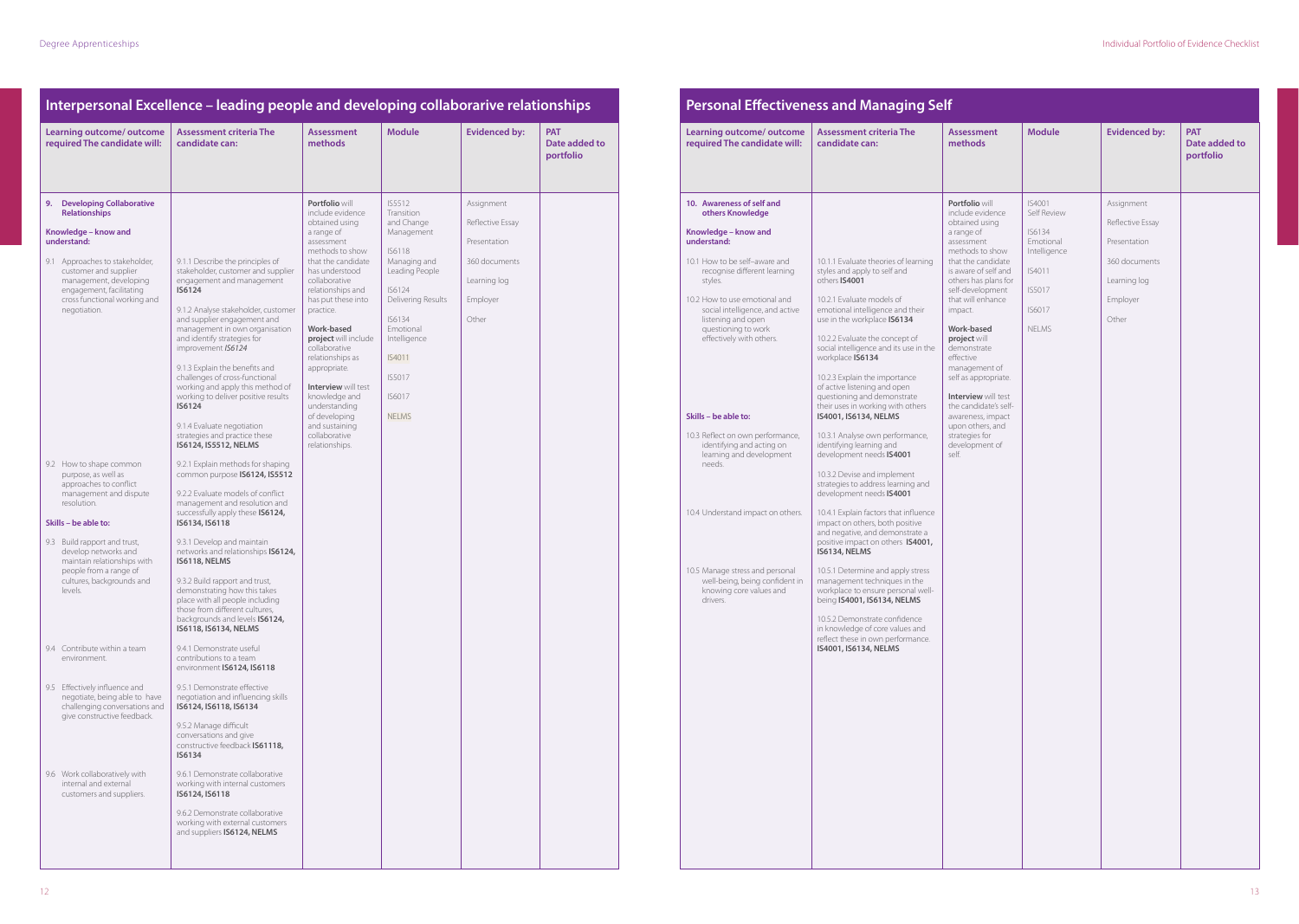| <b>Learning outcome/ outcome</b><br>required The candidate will:                                                                                                                                                                                                                                                                                                                                                                                                                                         | <b>Assessment criteria The</b><br>candidate can:                                                                                                                                                                                                                                                                                                                                                                                                                                                                                                                                                                                                                                                                                                                                                                                                                                                                                            | <b>Assessment</b><br>methods                                                                                                                                                                                                                                                                                                                                                                                                                                                                             | <b>Module</b>                                                                                                                                                   | <b>Evidenced by:</b>                                                                                 | <b>PAT</b><br>Date added to |
|----------------------------------------------------------------------------------------------------------------------------------------------------------------------------------------------------------------------------------------------------------------------------------------------------------------------------------------------------------------------------------------------------------------------------------------------------------------------------------------------------------|---------------------------------------------------------------------------------------------------------------------------------------------------------------------------------------------------------------------------------------------------------------------------------------------------------------------------------------------------------------------------------------------------------------------------------------------------------------------------------------------------------------------------------------------------------------------------------------------------------------------------------------------------------------------------------------------------------------------------------------------------------------------------------------------------------------------------------------------------------------------------------------------------------------------------------------------|----------------------------------------------------------------------------------------------------------------------------------------------------------------------------------------------------------------------------------------------------------------------------------------------------------------------------------------------------------------------------------------------------------------------------------------------------------------------------------------------------------|-----------------------------------------------------------------------------------------------------------------------------------------------------------------|------------------------------------------------------------------------------------------------------|-----------------------------|
|                                                                                                                                                                                                                                                                                                                                                                                                                                                                                                          |                                                                                                                                                                                                                                                                                                                                                                                                                                                                                                                                                                                                                                                                                                                                                                                                                                                                                                                                             |                                                                                                                                                                                                                                                                                                                                                                                                                                                                                                          |                                                                                                                                                                 |                                                                                                      | portfolio                   |
| 11. Management of Self<br><b>Knowledge</b><br>Knowledge – know and<br>understand:<br>11.1 How to manage time, set<br>goals, prioritise activities and<br>undertake forward planning<br>in a business environment<br>with a focus on outcomes.<br>Skills - be able to:<br>11.2 Create personal development<br>plan, and use widely<br>recognised tools and<br>techniques to ensure the<br>management of time and<br>pressure effectively, and<br>prioritisation and strategic<br>alignment of activities. | 11.1.1 Assess a broad range of<br>techniques for managing time<br>IS4001, NELMS<br>11.1.2 Review own time<br>management skills and create and<br>implement strategies to improve<br>IS4001, NELMS<br>11.1.3 Evaluate goal setting<br>theories and models IS4001,<br><b>NELMS</b><br>11.1.4 Set achievable goals/<br>objectives for self and monitor<br>progress towards these IS4001,<br>IS4002, NELMS<br>11.2.1 Demonstrate use of time<br>management techniques and tools<br>IS4001, IS4002, NELMS<br>11.2.2 Effectively manage own<br>workload to achieve objectives<br>IS4001, IS4002, NELMS<br>11.2.3 Align personal development<br>objectives to the organisational<br>strategy IS4001, IS5158, NELMS<br>11.2.4 Demonstrate on-going<br>commitment to personal<br>development IS4001, NELMS                                                                                                                                           | Portfolio will<br>include evidence<br>obtained using<br>a range of<br>assessment<br>methods to show<br>that the candidate<br>can effectively<br>manage self and<br>demonstrated<br>plans for self-<br>improvement.<br>Work-based<br>project will<br>demonstrate<br>effective<br>management of<br>self to complete<br>this.<br><b>Interview will test</b><br>the candidate's<br>management of<br>self including self-<br>development, and<br>plans to maintain<br>on-going CPD.                           | IS4001<br>Self Review<br>IS4002<br>Skills and<br>Approaches<br>IS5158<br><b>Business Strategy</b><br>and Planning<br>IS4011<br>IS5017<br>IS6017<br><b>NELMS</b> | Assignment<br>Reflective Essav<br>Presentation<br>360 documents<br>Learning log<br>Employer          |                             |
| 12. Decision Making<br>Knowledge – know and<br>understand:<br>12.1 How to undertake research,<br>data analysis, problem solving<br>and decision-making<br>techniques.<br>12.2 The values, ethics and<br>governance of your<br>organisation.<br>Skills - be able to:<br>12.3 Use evidence-based tools and<br>ethical approaches to<br>undertake problem solving<br>and critical analysis, synthesis<br>and evaluation to support<br>decision making.                                                      | 12.1.1 Critically evaluate research<br>methods and the types of data<br>generated IS4001, IS4002, NELMS<br>12.1.2 Analyse complex data and<br>draw sensible conclusions IS4001,<br>IS4002, NELMS<br>12.1.3 Evaluate and apply problem<br>solving techniques IS4001,<br>IS4002, NELMS<br>12.1.4 Evaluate and apply decision<br>making techniques IS4001,<br>IS4002, NELMS<br>12.2.1 Describe and evaluate<br>the values and ethics of your<br>organisation IS4153, NELMS<br>12.2.2 Review the impact of the<br>governance of your organisation<br>in terms of the decision making<br>process IS4153, NELMS<br>12.3.1 Demonstrate the use of<br>evidence based tools to solve<br>problems IS4002, NELMS<br>12.3.2 Demonstrate the consistent<br>use of critical analysis, synthesis<br>and evaluation to support decision<br>making IS4002, NELMS<br>12.3.3 Use ethical approaches in<br>problem solving and decision<br>making IS4002, NELMS | Portfolio will<br>include evidence<br>obtained using<br>a range of<br>assessment<br>methods to show<br>that the candidate<br>is able to use<br>strategies to solve<br>problems and make<br>decisions.<br>Work-based<br>project problem<br>demonstrates<br>factors affecting<br>problem solving<br>and decision<br>making as<br>appropriate.<br><b>Interview will test</b><br>knowledge and<br>understanding of<br>decision making<br>and how the<br>candidate utilises<br>information to<br>inform this. | IS4001<br>Self Review<br>IS4002<br>Skills and<br>Approaches<br>IS4153<br>The Organisational<br>Environment<br>IS4011<br>IS5017<br>IS6017<br><b>NELMS</b>        | Assignment<br>Reflective Essay<br>Presentation<br>360 documents<br>Learning log<br>Employer<br>Other |                             |

| <b>Learning outcome/ outcome</b><br>required The candidate will:                                                                                                                                                                                                                                        | <b>Assessment criteria The</b><br>candidate can:                                                                                                                                                                                                                                                       | <b>Assessment</b><br>methods                                                                                                                                                                                                                                                                                                                        | <b>Module</b>                                                                                                                                          | <b>Evidenced by:</b>                                                                                 | <b>PAT</b><br>Date added to<br>portfolio |
|---------------------------------------------------------------------------------------------------------------------------------------------------------------------------------------------------------------------------------------------------------------------------------------------------------|--------------------------------------------------------------------------------------------------------------------------------------------------------------------------------------------------------------------------------------------------------------------------------------------------------|-----------------------------------------------------------------------------------------------------------------------------------------------------------------------------------------------------------------------------------------------------------------------------------------------------------------------------------------------------|--------------------------------------------------------------------------------------------------------------------------------------------------------|------------------------------------------------------------------------------------------------------|------------------------------------------|
| <b>Takes responsibility</b><br>• Drive to achieve in all aspects<br>of work<br>• Demonstrates resilience and<br>determination when managing<br>difficult situations<br>· Seeks new opportunities<br>underpinned by commercial<br>acumen and sound judgement.                                            | Continually developing and<br>maintaining professional<br>knowledge and competence<br>IS4001, NELMS, APPRAISALS,<br>360 DEGREE FEEDBACK,<br>PERSONAL LOG<br>Upholds the reputation of the<br>profession and the institute<br>IS4001, NELMS, APPRAISALS,<br>360 DEGREE FEEDBACK,<br><b>PERSONAL LOG</b> | Portfolio will include<br>evidence obtained<br>using a range of<br>assessment methods<br>360 degree feedback<br>from others to show<br>that the candidate has<br>demonstrated these<br>behaviours.<br><b>Interview</b> may<br>scrutinise and require<br>examples of when and<br>how the candidate<br>demonstrates these<br>behaviours.              | IS4001<br>Self Review<br>IS4011<br>IS5017<br>IS6017<br><b>NELMS</b>                                                                                    | Assignment<br>Reflective Essay<br>Presentation<br>360 documents<br>Learning log<br>Employer<br>Other |                                          |
| <b>Inclusive</b><br>· Open, approachable, authentic,<br>and able to build trust with others<br>• Seeks the views of others and<br>values diversity internally and<br>externally.                                                                                                                        | Creates a positive impact on<br>society IS4001, NELMS<br>Respecting the people with whom<br>you work IS4001, NELMS, IS6118,<br>IS6134                                                                                                                                                                  | Portfolio will include<br>evidence obtained<br>using a range of<br>assessment methods<br>including 360 degree<br>feedback from<br>others to show that<br>the candidate has<br>demonstrated these<br>behaviours.<br><b>Interview</b> may<br>scrutinise and require<br>examples of when and<br>how the candidate<br>demonstrates these<br>behaviours. | IS4001<br>Self Review<br>IS6118<br>Managing and<br>Leading People<br>IS6134<br>Emotional<br>Intelligence<br>IS4011<br>IS5017<br>IS6017<br><b>NELMS</b> | Assignment<br>Reflective Essay<br>Presentation<br>360 documents<br>Learning log<br>Employer<br>Other |                                          |
| Agile<br>• Flexible to the needs of the<br>organisation<br>• Is creative, innovative and<br>enterprising when seeking<br>solutions to business needs<br>• Positive and adaptable,<br>responding well to feedback and<br>need for change<br>• Open to new ways of working<br>and new management theories | Behaves in an open, honest and<br>trustworthy manner IS4001,<br><b>NELMS</b><br>Acts in the best interest of<br>organisation, customers, clients<br>and/or partners IS4001, IS6124,<br><b>NELMS</b><br>Upholds the reputation of the<br>profession and the institute<br>IS4001, NELMS                  | Portfolio will include<br>evidence obtained<br>using a range of<br>assessment methods<br>including 360 degree<br>teedback from<br>others to show that<br>the candidate has<br>demonstrated these<br>behaviours.<br>Interview may<br>scrutinise and require<br>examples of when and<br>how the candidate<br>demonstrates these<br>behaviours.        | IS4001<br>Self Review<br>IS6124<br>Delivering Results<br>IS4011<br>IS5017<br>IS6017<br><b>NELMS</b>                                                    | Assignment<br>Reflective Essay<br>Presentation<br>360 documents<br>Learning log<br>Employer<br>Other |                                          |
| Professionalism<br>• Sets an example, and is ethical,<br>fair, consistent and impartial<br>• Operates within organisational<br>values and adheres to the CMI's<br>Professional Code of Conduct and<br>Practice. (http://www.managers.<br>org.uk/policies/code-of-conduct-<br>and-practice).             | Behaves in an open, honest and<br>trustworthy manner IS4001,<br><b>NELMS</b><br>Acts in the best interest of<br>organisation, customers, clients<br>and/or partners IS4001, IS6124,<br><b>NELMS</b><br>Upholds the reputation of the<br>profession and the institute<br>IS4001, NELMS                  | Portfolio will include<br>evidence obtained<br>using a range of<br>assessment methods<br>including 360 degree<br>feedback from<br>others to show that<br>the candidate has<br>demonstrated these<br>behaviours.<br>Interview may<br>scrutinise and require<br>examples of when and<br>how the candidate<br>demonstrates these<br>behaviours.        | IS4001<br>Self Review<br>IS6124<br>Delivering Results<br>IS4011<br>IS5017<br>IS6017<br><b>NELMS</b>                                                    | Assignment<br>Reflective Essay<br>Presentation<br>360 documents<br>Learning log<br>Employer<br>Other |                                          |